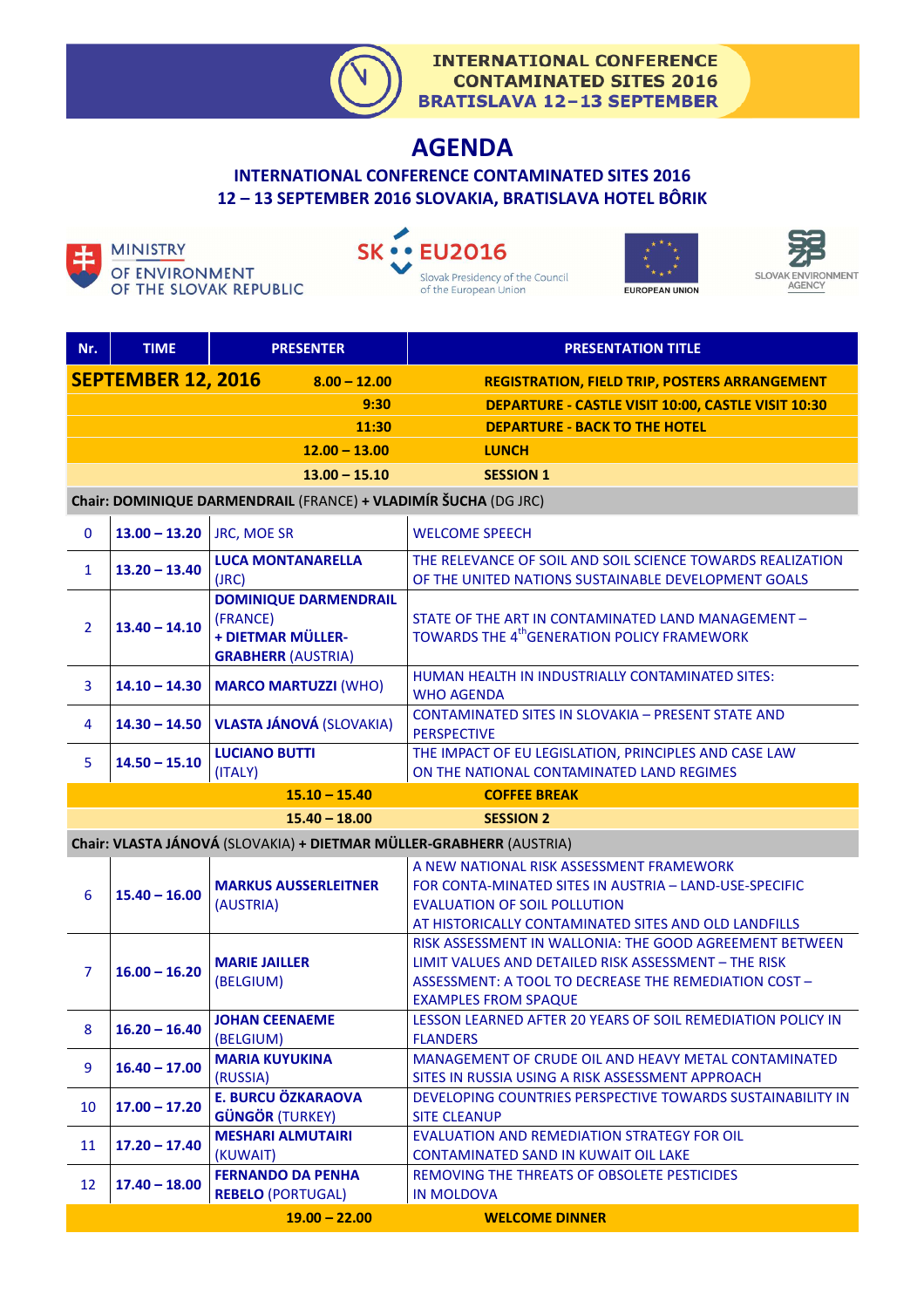

ARE AGRICULTURAL SOILS "CONTAMINATED SITES" FROM THE VIEWPOINT OF RESIDUES OF CURRENTLY USED PESTICIDES AND

RELEASE OF THEM TO WATER?

## **AGENDA**

#### **INTERNATIONAL CONFERENCE CONTAMINATED SITES 2016 12 – 13 SEPTEMBER 2016 SLOVAKIA, BRATISLAVA HOTEL BÔRIK**

**SK · · EU2016** 

|                                                                   | OF ENVIRONMENT<br>OF THE SLOVAK REPUBLIC |                                            | <b>SLOVAK ENVIRONMENT</b><br>Slovak Presidency of the Council<br><b>AGENCY</b><br>of the European Union<br><b>EUROPEAN UNION</b>                                     |  |  |  |  |
|-------------------------------------------------------------------|------------------------------------------|--------------------------------------------|----------------------------------------------------------------------------------------------------------------------------------------------------------------------|--|--|--|--|
| Nr.                                                               | <b>TIME</b>                              | <b>PRESENTER</b>                           | <b>PRESENTATION TITLE</b>                                                                                                                                            |  |  |  |  |
| <b>SEPTEMBER 13, 2016</b>                                         |                                          |                                            |                                                                                                                                                                      |  |  |  |  |
|                                                                   |                                          | $8.30 - 10.10$                             | <b>SESSION 3</b>                                                                                                                                                     |  |  |  |  |
| Chair: MARIE JAILLER (BELGIUM) + MILAN SÁŇKA (CZECH REPUBLIC)     |                                          |                                            |                                                                                                                                                                      |  |  |  |  |
| 13                                                                | $8.30 - 8.50$                            | <b>JOZEF KOBZA</b><br>(SLOVAKIA)           | SOME FEATURES OF SOIL CONTAMINATION BASED ON SOIL<br><b>MONITORING SYSTEM IN SLOVAKIA</b>                                                                            |  |  |  |  |
| 14                                                                | $8.50 - 9.10$                            | <b>MILAN SÁŇKA</b><br>(CZECH REPUBLIC)     | NEW SYSTEM OF LIMIT VALUES FOR THE ASSESSMENT OF SOIL<br>POLLUTION IN THE CZECH REPUBLIC                                                                             |  |  |  |  |
| 15                                                                | $9.10 - 9.30$                            | <b>STEVEN J. PYE</b><br>(UNITED KINGDOM)   | <b>CONTAMINATED LAND AND AGRICULTURE IN ENGLAND:</b><br><b>AN OVERVIEW</b>                                                                                           |  |  |  |  |
| 16                                                                | $9.30 - 9.50$                            | <b>OLEG BOGDEVICH</b><br>(MOLDOVA)         | THE STUDY OF POPS CONTAMINATED SITES IN DANUBE RIVER BASIN<br>OF REPUBLIC MOLDOVA FOR RISK ASSESSMENT<br><b>AND REMEDIATION ACTIONS</b>                              |  |  |  |  |
| 17                                                                | $9.50 - 10.10$                           | <b>ZDEŇEK SUCHÁNEK</b><br>(CZECH REPUBLIC) | UPDATE OF THE METHODOLOGY FOR RASTER DATA INTERPRETATION<br>(REMOTE SENSING) FOR DETECTING CLUES OF CONTAMINATION<br>WITHIN THE CONTAMINATED SITES INVENTORY PROJECT |  |  |  |  |
| $10.10 - 10.40$<br><b>COFFEE BREAK</b>                            |                                          |                                            |                                                                                                                                                                      |  |  |  |  |
| $10.40 - 12.40$<br><b>SESSION 4</b>                               |                                          |                                            |                                                                                                                                                                      |  |  |  |  |
| Chair: KATARÍNA DERCOVÁ (SLOVAKIA) + KAREL WASKA (CZECH REBUBLIC) |                                          |                                            |                                                                                                                                                                      |  |  |  |  |
| 18                                                                | $10.40 - 11.00$                          | <b>PIETER BUFFEL</b><br>(BELGIUM)          | APPLICATION OF ENISSA-MIP AS A TOOL FOR HIGH RESOLUTION SITE<br><b>CHARACTERISATION (HRSC)</b>                                                                       |  |  |  |  |
| 19                                                                | $11.00 - 11.20$                          | <b>KAREL WASKA</b><br>(CZECH REPUBLIC)     | <b>EXPLOSIVE ZONE (EX-1) GROUNDWATER REMEDIATION:</b><br>MONITORING, CONTROL AND SAFETY MANAGEMENT                                                                   |  |  |  |  |
| 20                                                                | $11.20 - 11.40$                          | <b>CLARISSE LINÉ</b><br>(FRANCE)           | DEVELOPMENT OF A HIGH-THROUGHPUT MULTI-PARAMETER<br><b>BIOMARKER SET FOR PLANT BIOMONITORING AND</b><br><b>ECOTOXICOLOGICAL STUDIES</b>                              |  |  |  |  |
| 21                                                                | $11.40 - 12.00$                          | <b>MICHAEL MUELLER</b><br>(AUSTRIA)        | REDUCTION, ADSORPTION, AND PRECIPITATION OF HEAVY METALS<br>IN GROUNDWATER BY A REAGENT BASED ON ELEMENTAL IRON,<br>IRON SULPHIDES AND RELATED REACTIVE MINERALS     |  |  |  |  |
| 22                                                                | $12.00 - 12.20$                          | <b>HARRIS RAMLI</b><br>(MALAYSIA)          | THE MIGRATION OF LNAPL IN SUBSURFACE AFFECTED<br>BY SPILL VOLUME AND PRECIPITATION                                                                                   |  |  |  |  |

 **12.40 – 13.00 DISCUSSION**

 **13.00 – 14.00 LUNCH** 

<sup>23</sup>**12.20 – 12.40 JAKUB HOFMAN** 

**MINISTRY** 

(CZECH REPUBLIC)